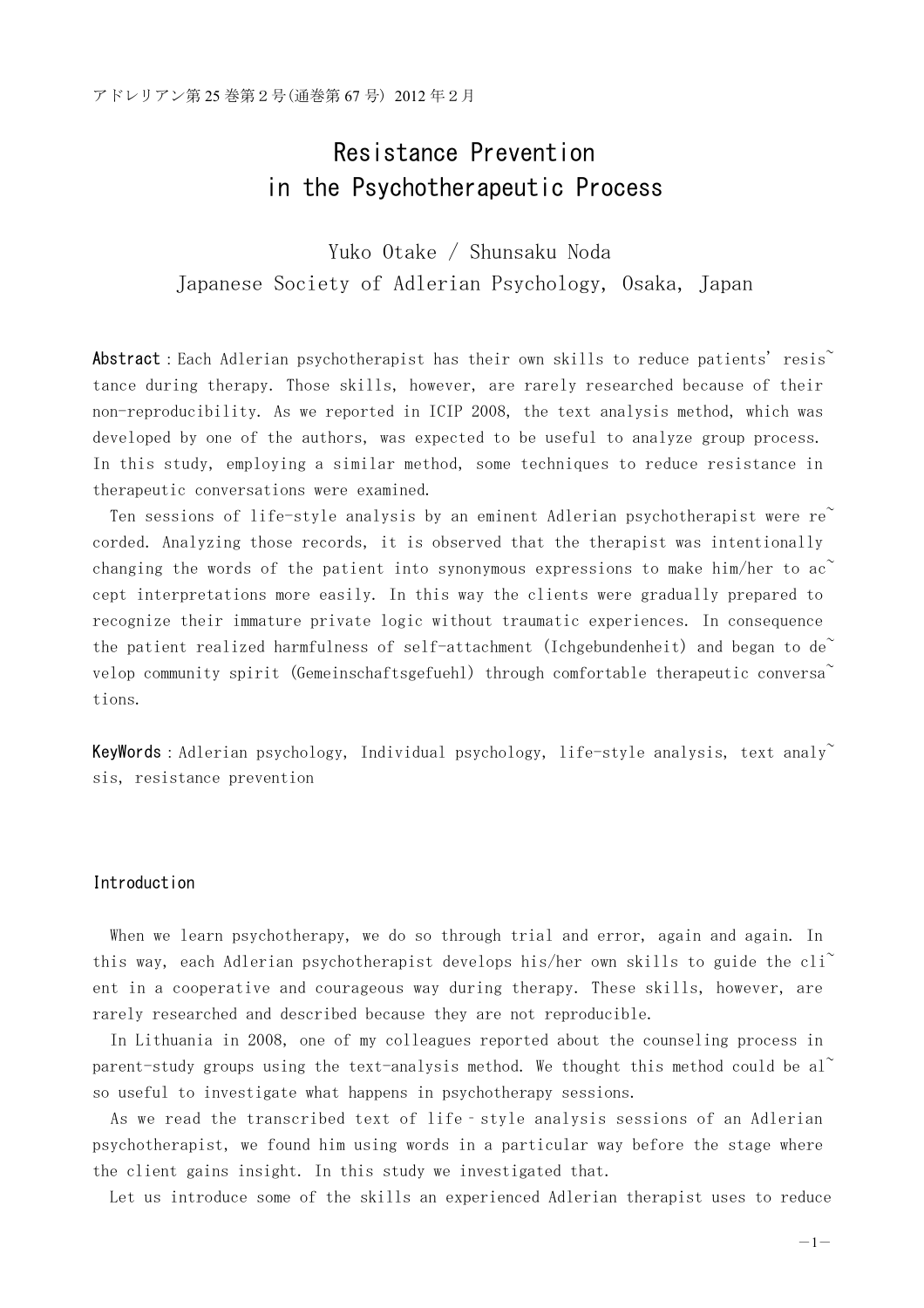the resistance of clients and guide them to insight in a non-traumatic way.

#### Materials and Methods

10 transcribed texts of lifestyle-analysis sessions were obtained with the permis~ sion of both clients and the therapist. All of the sessions were given by the same therapist. Each speech of the therapist was numbered as "Tn". For example, the 30th speech of the therapist was called "T30". The speeches of the client were labeled with "C" to distinguish them from those of the therapist.

Then from the text the following items were determined.

- 1. The present problem of the client.
- 2. The speech of the client on gaining insight
- 3. The speech of the therapist just before the insight
- 4. The point which therapist began operation in his speech.

5. Sequences of similar words or expressions between the start point of the opera<sup> $\tilde{ }$ </sup> tion and the insight.

# Procedures

Here is an example of this procedure. The present problem of this client was,

"I make a lot of mistakes at work because I am in a hurry. I want to be calm and sta~ ble."

The present problem usually appears in the first speech of the client.

Reading through the transcribed text, this client got insight just after T154. Let us look at the conversation around that part.

C: I usually write memos for myself at work so that I don't forget things. But more of ten than not, if someone is watching I make a mistake, or forget to write a memo. T150: What are you trying to do by doing that?

C: I don't want to trouble my colleagues, and I'm scared of being scolded.

T151: But in your early memory you didn't mind others saying "Hay, your name tag is wrong!"?

C: No, I hated it.

T152: You hate it but you don't mind it?

C: I hate it but I don't mind it?? I'm confused...

T153: Yes, because that's what you have been doing - even now.

C: Ah, hah! I got it!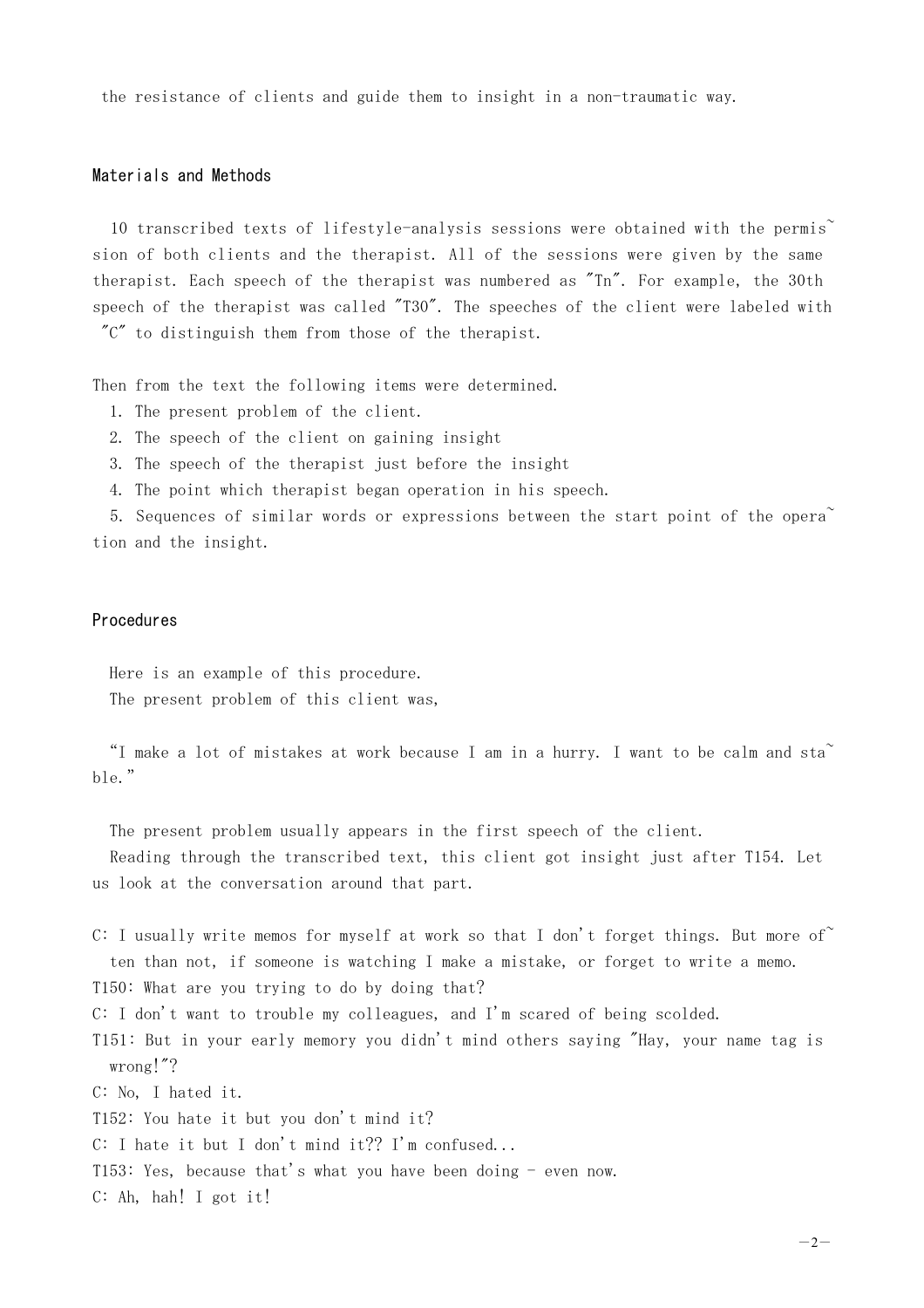T154: Why don't you mind it? C: Acting stupid gives me an advantage. T155: What kind of advantage does it give you? C: People say, "She is a bit stupid, but that's just her." T156: Then you're excused, aren't you? C: Yes, I am.

We regard T154 as the verbalization of the client's insight. This seems to be the purpose for her repeated inadequate pattern.

In which speech does the therapist begin the operation toward the client's insight? To find this we surveyed the text retrospectively.

Please look at the following transcription.

T112: (reading early recdlection 1: When I was a small child, I was taking a nap at home. I sensed someone came into the room and looked at me. I felt happy to be loved.) What is the feeling?

C: Completely relieved.

T113: What makes you so relieved?

C: I'm not sure. I just feel happy.

T114: You feel so happy, because you are in what condition?

C: Because I am relaxed.

T115: Relaxed. Because you are doing nothing?

C: yeah...

T116: Would you like to do nothing? Don't you like... working hard?

C: No, I don't like to work hard.

T117: If it's possible, you would love to be idle, wouldn't you?

C: Yes. I want to do the things that I want to do, but I don't want to do things that I don't want to do.

From T112 to T114 are formal questions, but T115 is different. The client says "re" laxed". The therapist accepts it and offers "doing nothing". Here the therapist starts his operation. From here to the point of the insight, the therapist employs various synonyms.

The synonyms are underlined in the transcription above. Here we can see the sequence of

(C:)relaxed  $\rightarrow$ doing nothing  $\rightarrow$ don't work hard  $\rightarrow$ idle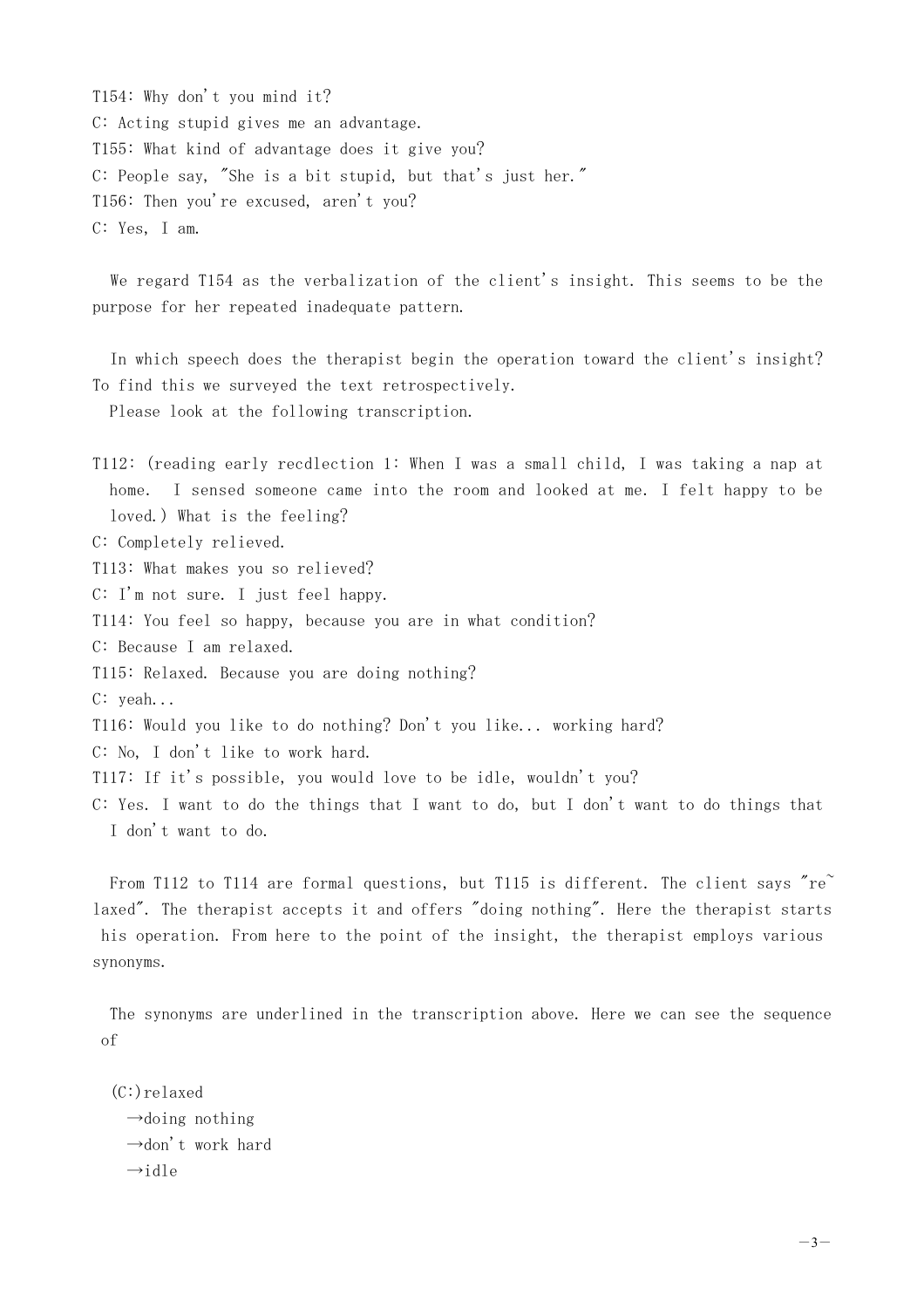We can also see a similar thing in another stream. This is the conversation following on from the previous transcription.

T118: Hmm... For example? C: I cannot clean up my house. (omit) T121: You aren't good at cleaning? C: I'm not good at cleaning or planning. T122: If you are good at planning, would you lose anything? C: Lose something? I wish I could plan and arrange things. T123: Really? But you loved taking a nap, here in this story, didn't you? C: Yes, I loved taking a nap. T124: If you worked, You wouldn't be loved, would you?

Here we can see another sequence.

(C:)cannot clean up  $\rightarrow$ not good at cleaning  $\rightarrow$  (C:) not good at planning  $\rightarrow$ if you are good at planning, would you lose anything?  $\rightarrow$ if you work, you wouldn't be loved?

In this way, we looked for the sequences of similar words or expressions between the start point of the operation and the insight.

Ten cases were investigated using this procedure.

# **Results**

1) In all 10 cases, one or two sequences of similar words or sentences were observed. We named these sequences "Metamorphosis" of words.

```
2) We recognized four types of "Metamorphosis."
```
These are the 4 types of "Metamorphosis"

I "Spitting in the soup" type A: changing quality B: changing quantity

II "Proposing a new dish" type

- C: reinterpreting by Adlerian theory
- D: proposing a new behavior.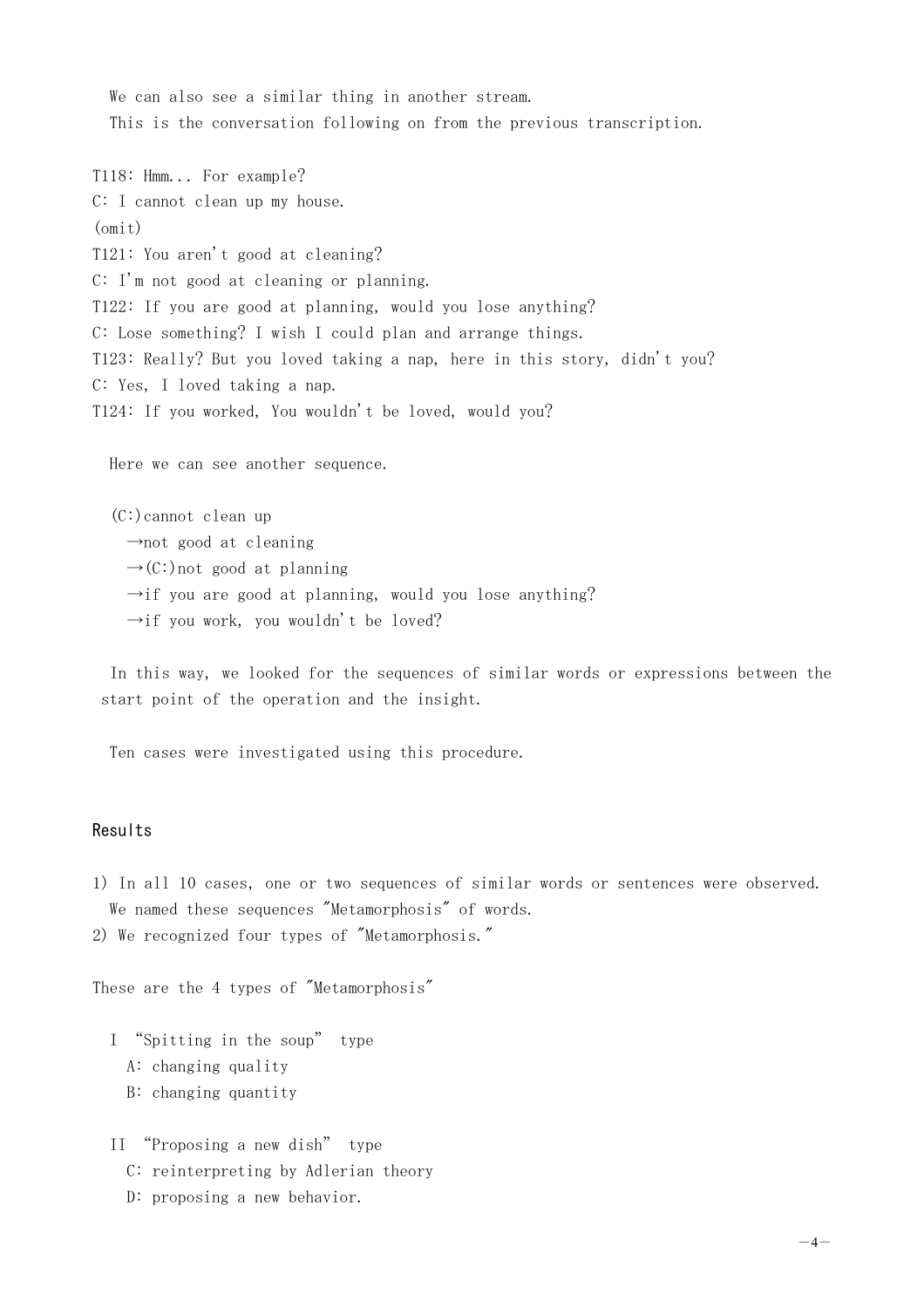A and B types aim to change the clients' private logic to be less valuable to him / her - so called, "spitting in the soup." In nine of the ten cases, either A or B, or both of them were used.

C and D types aim at proposing alternatives. We call this "proposing a new dish." This type of "Metamorphosis" was used in six of the ten cases.

One of the examples of a "spitting in the soup" type of metamorphosis is what we have already seen in a previous example.

(C:)relaxed  $\rightarrow$ doing nothing →don't work hard  $\rightarrow$ idle

An example of a "proposing a new dish" type metamorphosis is as follows. This is an example of type C: reinterpreting by Adlerian theory.

(C:)cannot clean up  $\rightarrow$ aren't good at cleaning  $\rightarrow$  (C:) not good at planning  $\rightarrow$ if you are good at planning, would you lose anything?  $\rightarrow$ if you work, you wouldn't be loved?

# Discussion

Alfred Adler talked about resistance by saying:

The so-called resistance is only lack of courage to return to the useful side of life. (Omit) we must never force a patient, but guide him very gently towards his easi est approach to usefulness. [1]

And R.Dreikurs wrote:

What appears as "resistance" constitutes a discrepancy between the goal of the thera  $\tilde{ }$ pist and those of the patient. [2]

Every Adlerian psychotherapist must have his/her unique skills to prevent or reduce such resistance.

In our investigation, we saw the therapist offer a word similar to the one which is used in the client's previous speech, prior to the stage of insight. If the client uses the new words once, the client can then use them in the conversation that  $fo1^{\sim}$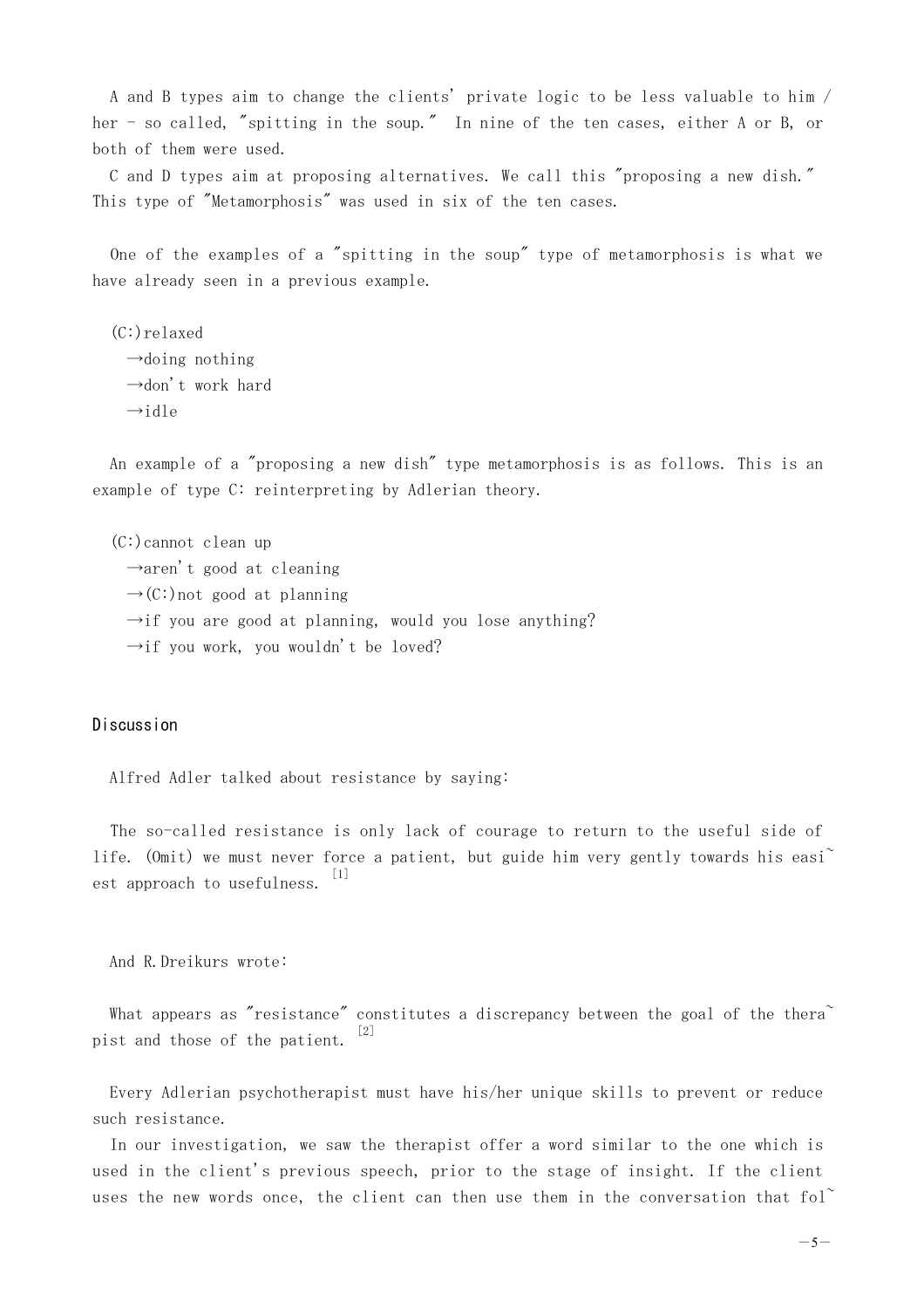lows. When a client uses the new word, inevitably the connotation changes. The thera $\tilde{a}$ pist utilizes this change of connotation as a useful tool of therapy.

Metamorphosis is also found in Milton Erickson's technique. Jay Haley said,

It is characteristic of Erickson's hypnotic work that he attempt to gain a small  $re^{\sim}$ sponse and then he builds upon it, amplifying that response until he has achieved the goal. He has often cautioned hypnotists about trying to achieve too much too quickly, rather than accepting what is offered and enlarging that.  $\begin{bmatrix} 3 \end{bmatrix}$ 

In the cases we looked at here, the therapist first accepts the words which client offers, and then re-presents them to the client with a small synonymous change. By us ing that repeatedly, the therapist can amplify the first small change step by step. It may be hard for a client to accept a big change at once. It is often much easier for them to accept a small change.

With the sequence of "Metamorphosis" aiming to "spitting in the soup" or "proposing a new dish", slowly and gradually, the client would prepare him/herself to give up his /her private logic. And they would also prepare him/herself to get a new alternative more easily. As a result, the client will not need a strong resistance at the stage of insight and will also have enough courage to enter the following stage of re-orienta<sup>\*</sup> tion. Using "Metamorphosis "of words, the therapist can help clients to get insight without strong resistance.

In such therapeutic relationship, there will be no more "client resistance". Be tween the two participants who have different roles in the session, there will only be "cooperation".

### Conclusion

#### Heinz Ansbacher said,

Psychotherapy is an "artistic", in the sense of creative, task in which the thera<sup>"</sup> pist brings his own creativity to bear to influence that of the patient.  $[4]$ 

We have analyzed and introduced the logical structure of the artistic technique of an Adlerian therapist.

## References

[1] H.Ansbacher, R. Ansbacher : Individual psychology of Alfred Adler. 1956, P.338 [2] R.Dreikurs : Psychodynamics, Psychotherapy, and counseling. 1973, p7